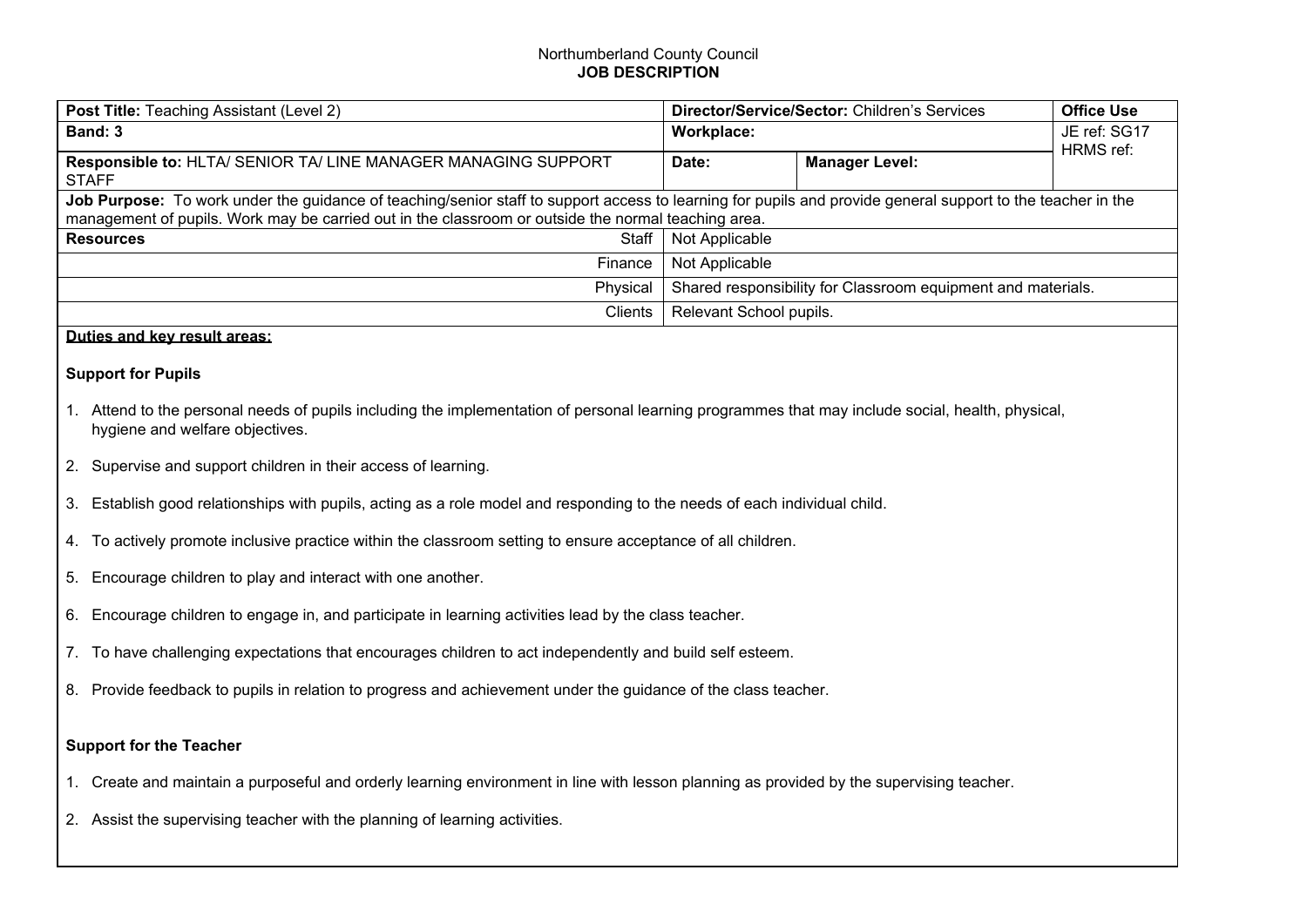3. As directed by the class teacher:

- ∙ Prepare the classroom prior to a lesson
- ∙ Clear up after a lesson
- ∙ Assist with the display of pupils' work
- 4. Report to the classroom teacher, as agreed, on:
	- ∙ Pupil problems
	- ∙ Pupil progress
	- ∙ Pupil achievements
- 5. Undertake the maintenance of pupils' records as directed by the class teacher.
- 6. Support the teacher in the management of pupil behaviour.
- 7. Gather information from parents and carers as directed by the class teacher.
- 8. Establish constructive relationships with parents and carers.
- 9. Administer routine tests and invigilate exams.
- 10. Undertake the routine marking of pupils' work e.g. routine spelling tests, routine maths tests etc.
- 11. Provide the classroom teacher with clerical and admin support, particularly:
	- ∙ Undertaking bulk photocopying
	- ∙ Word processing
	- ∙ Filing
	- ∙ Collecting money
	- ∙ Administer course work

# **Support for the Curriculum**

- 1. Undertake structured and agreed teaching programmes, adjusting activities according to pupil responses.
- 2. Help pupils to understand instructions
- 3. Support pupil learning with respect to all of the local and national learning strategies
- 4. Support pupils in their use of ICT as directed by the class teacher
- 5. Prepare and maintain equipment and resources required to meet learning activities and assist pupils in their use.

## **Support for the School**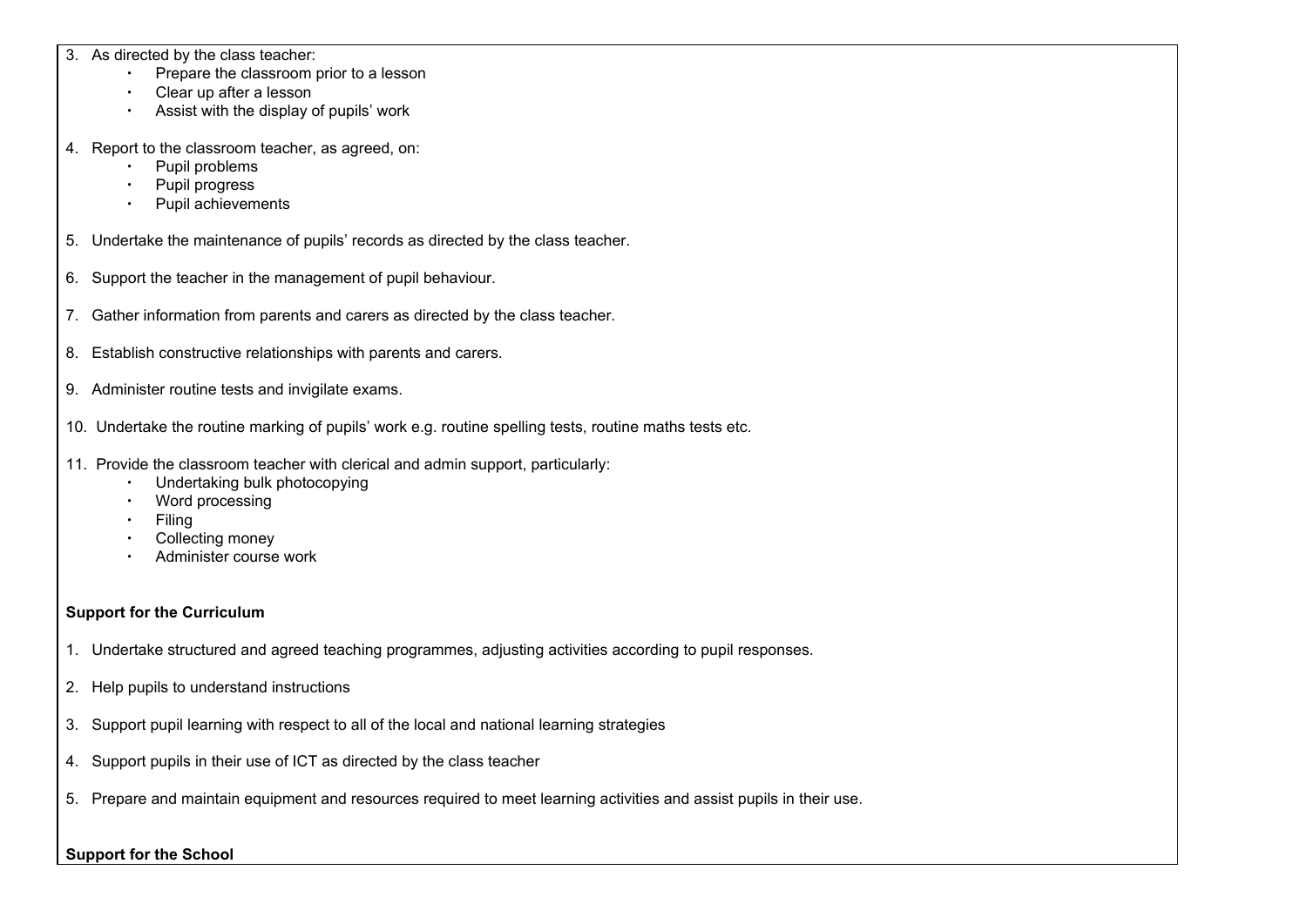|  | 1. Comply with all school policies relating to: |
|--|-------------------------------------------------|
|--|-------------------------------------------------|

- ∙ Health and Safety
- ∙ Equal Opportunities
- ∙ Child Protection
- ∙ Confidentiality and data protection.
- 2. Work in such a way as to promote the ethos and vision of the school.
- 3. Participate in training and development, and activities that contribute to the management of performance.
- 4. Assist with the management of pupils outside the classroom e.g. lunch times and outside the school e.g. school trips as directed by the class teacher and member of the school's management.
- 5. To undertake other duties and responsibilities as required commensurate with the grade of the post.

This school is committed to safeguarding and promoting the welfare of children and young people and expects all staff and volunteers to share this commitment. You are therefore under a duty to use the school's procedures to report any concerns you may have regarding the safety or well-being of any child or young person.

The duties and responsibilities highlighted in this Job Description are indicative and may vary over time. Post holders are expected to undertake other duties and responsibilities relevant to the nature, level and extent of the post and the grade has been established on this basis.

**Work Arrangements** Transport requirements: Working patterns: Working conditions: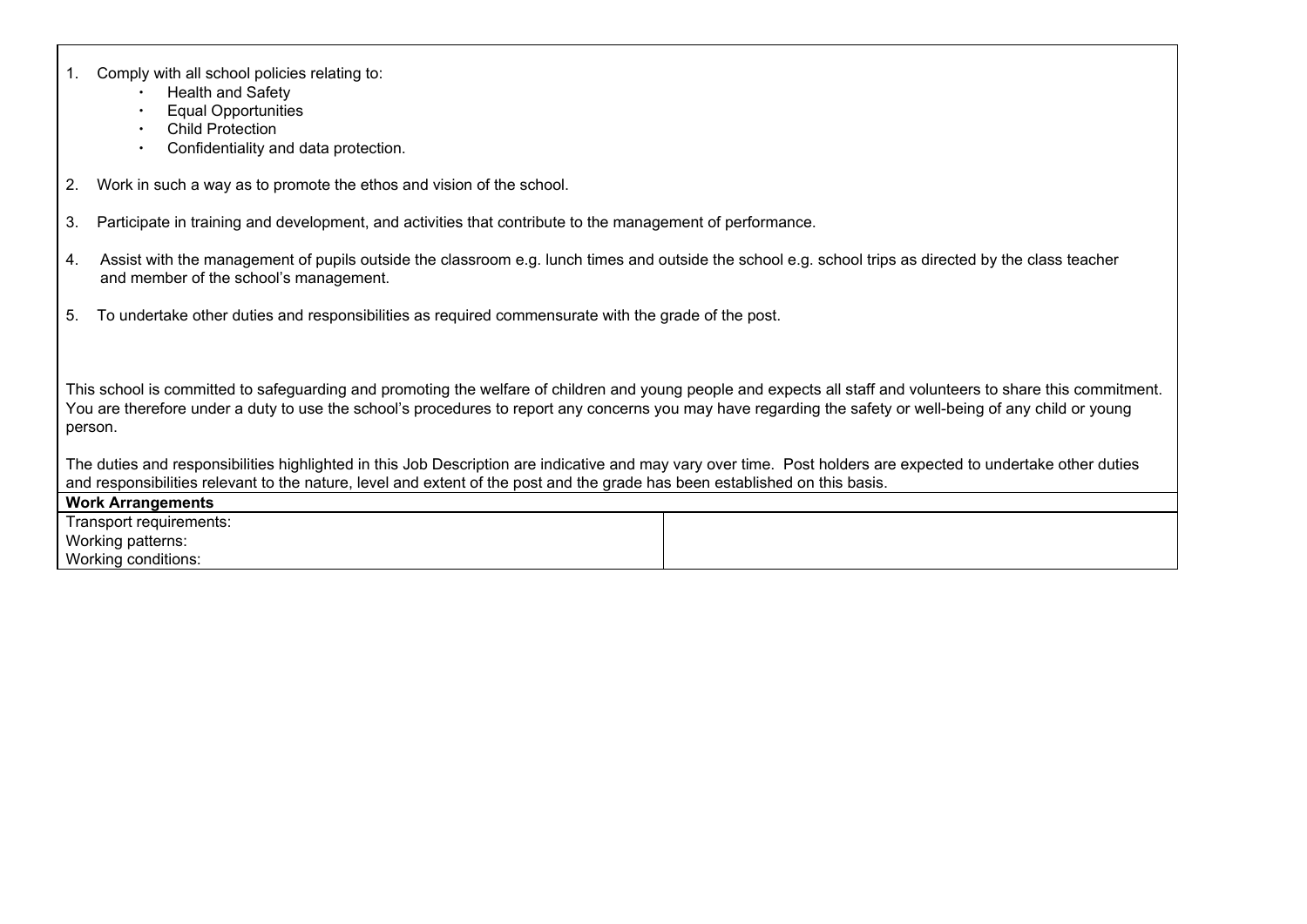#### Northumberland County Council **PERSON SPECIFICATION**

| Post Title: Teaching Assistant (Level 2)                                      | Director/Service/Sector: Children's Services<br>Ref: SG17  |           |  |  |  |  |
|-------------------------------------------------------------------------------|------------------------------------------------------------|-----------|--|--|--|--|
| <b>Essential</b>                                                              | <b>Desirable</b><br>Assess by                              |           |  |  |  |  |
| <b>Knowledge and Qualifications</b>                                           |                                                            |           |  |  |  |  |
| Good numeracy and literacy skills;                                            | Completion of DfES Teaching Assistant Induction Programme; | (a), (i)  |  |  |  |  |
| NVQ 2 for teaching Assistants or equivalent qualifications                    |                                                            |           |  |  |  |  |
|                                                                               |                                                            |           |  |  |  |  |
|                                                                               |                                                            |           |  |  |  |  |
| <b>Experience</b>                                                             |                                                            |           |  |  |  |  |
|                                                                               |                                                            |           |  |  |  |  |
| Working with or caring for children of the relevant age                       |                                                            | (a), (i)  |  |  |  |  |
|                                                                               |                                                            |           |  |  |  |  |
|                                                                               |                                                            |           |  |  |  |  |
| <b>Skills and competencies</b>                                                |                                                            |           |  |  |  |  |
| Good ICT skills and ability to use other types of learning technology:        | <b>CLAIT Level 1</b>                                       | (a), (i), |  |  |  |  |
|                                                                               |                                                            |           |  |  |  |  |
| Photocopying                                                                  | Knowledge of restraint techniques.                         | (r)       |  |  |  |  |
|                                                                               |                                                            |           |  |  |  |  |
| Whiteboards                                                                   |                                                            |           |  |  |  |  |
| <b>CD ROM</b>                                                                 |                                                            |           |  |  |  |  |
| Video                                                                         |                                                            |           |  |  |  |  |
|                                                                               |                                                            |           |  |  |  |  |
| Understanding of codes of practice and recent relevant education;             |                                                            |           |  |  |  |  |
| Basic understanding of child development                                      |                                                            |           |  |  |  |  |
| Can work as a member of a team, understanding their role in the classroom and |                                                            |           |  |  |  |  |
| associated responsibilities.                                                  |                                                            |           |  |  |  |  |
|                                                                               |                                                            |           |  |  |  |  |
| Appropriate first aid knowledge                                               |                                                            |           |  |  |  |  |
|                                                                               |                                                            |           |  |  |  |  |
| <b>Other</b>                                                                  |                                                            |           |  |  |  |  |
|                                                                               |                                                            | (i)       |  |  |  |  |
| Willingness to participate in training and personal development               |                                                            |           |  |  |  |  |
|                                                                               |                                                            |           |  |  |  |  |
|                                                                               |                                                            |           |  |  |  |  |